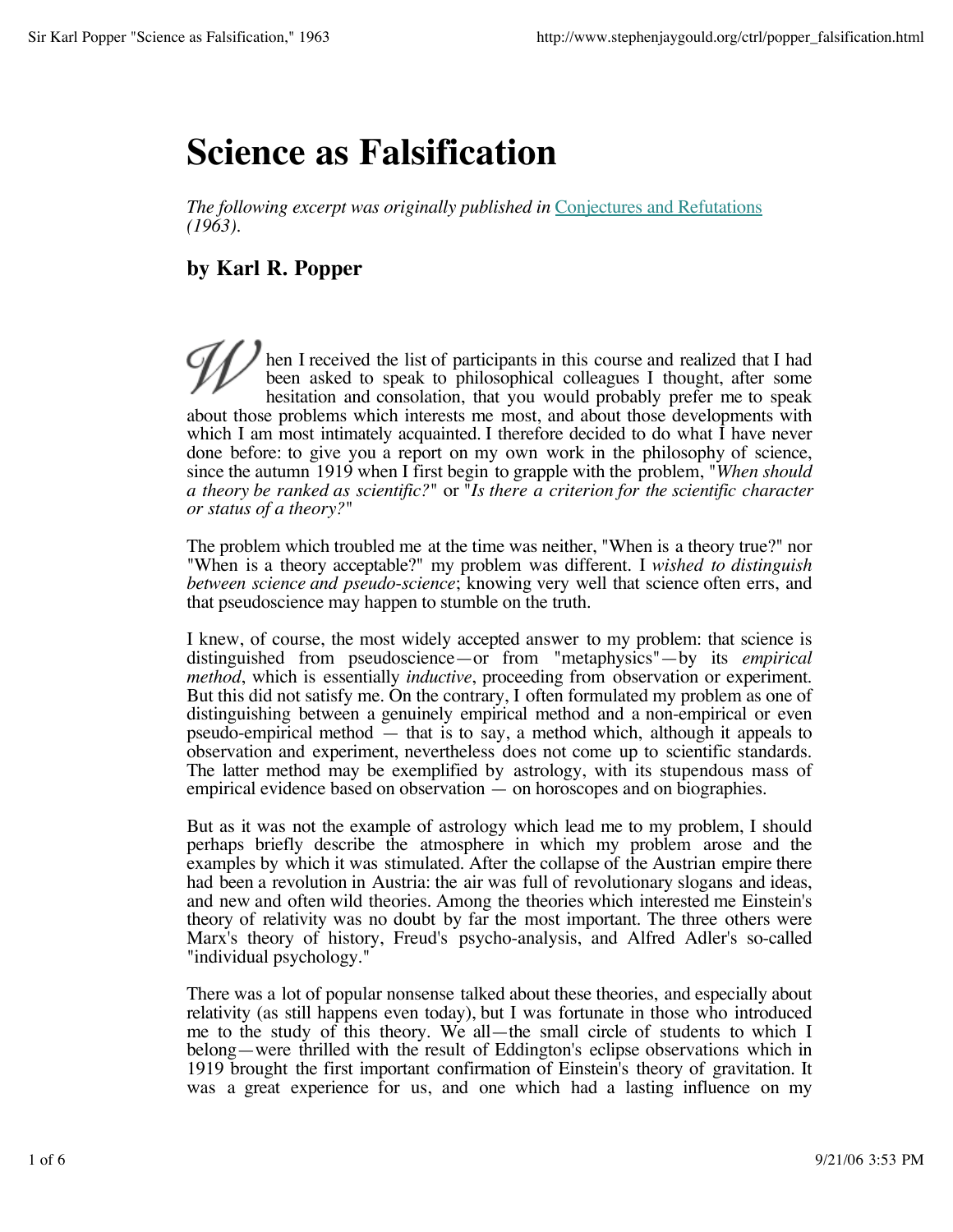intellectual development.

The three other theories I have mentioned were also widely discussed among students at the time. I myself happened to come into personal contact with Alfred Adler, and even to cooperate with him in his social work among the children and young people in the working-class districts of Vienna where he had established social guidance clinics.

It was the summer of 1919 that I began to feel more and more dissatisfied with these three theories—the Marxist theory of history, psycho-analysis, and individual psychology; and I began to feel dubious about their claims to scientific status. My problem perhaps first took the simple form, "What is wrong with Marxism, psycho-analysis, and individual psychology? Why are they so different from physical theories, from Newton's theory, and especially from the theory of relativity?"

To make this contrast clear I should explain that few of us at the time would have said that we believed in the *truth* of Einstein's theory of gravitation. This shows that it was not my doubting the *truth* of those three other theories which bothered me, but something else. Yet neither was it that I nearly felt mathematical physics to be more *exact* than sociological or psychological type of theory. Thus what worried me was neither the problem of truth, at that stage at least, nor the problem of exactness or measurability. It was rather that I felt that these other three theories, though posing as science, had in fact more in common with primitive myths than with science; that they resembled astrology rather than astronomy.

I found that those of my friends who were admirers of Marx, Freud, and Adler, were impressed by a number of points common to these theories, and especially by their apparent *explanatory power*. These theories appear to be able to explain practically everything that happened within the fields to which they referred. The study of any of them seemed to have the effect of an intellectual conversion or revelation, open your eyes to a new truth hidden from those not yet initiated. Once your eyes were thus opened you saw confirmed instances everywhere: the world was full of *verifications* of the theory. Whatever happened always confirmed it. Thus its truth appeared manifest; and unbelievers were clearly people who did not want to see the manifest truth; who refuse to see it, either because it was against their class interest, or because of their repressions which were still "un-analyzed" and crying aloud for treatment.

The most characteristic element in this situation seemed to me the incessant stream of confirmations, of observations which "verified" the theories in question; and this point was constantly emphasize by their adherents. A Marxist could not open a newspaper without finding on every page confirming evidence for his interpretation of history; not only in the news, but also in its presentation — which revealed the class bias of the paper — and especially of course what the paper did *not* say. The Freudian analysts emphasized that their theories were constantly verified by their "clinical observations." As for Adler, I was much impressed by a personal experience. Once, in 1919, I reported to him a case which to me did not seem particularly Adlerian, but which he found no difficulty in analyzing in terms of his theory of inferiority feelings, Although he had not even seen the child. Slightly shocked, I asked him how he could be so sure. "Because of my thousandfold experience," he replied; whereupon I could not help saying: "And with this new case, I suppose, your experience has become thousand-and-one-fold."

What I had in mind was that his previous observations may not have been much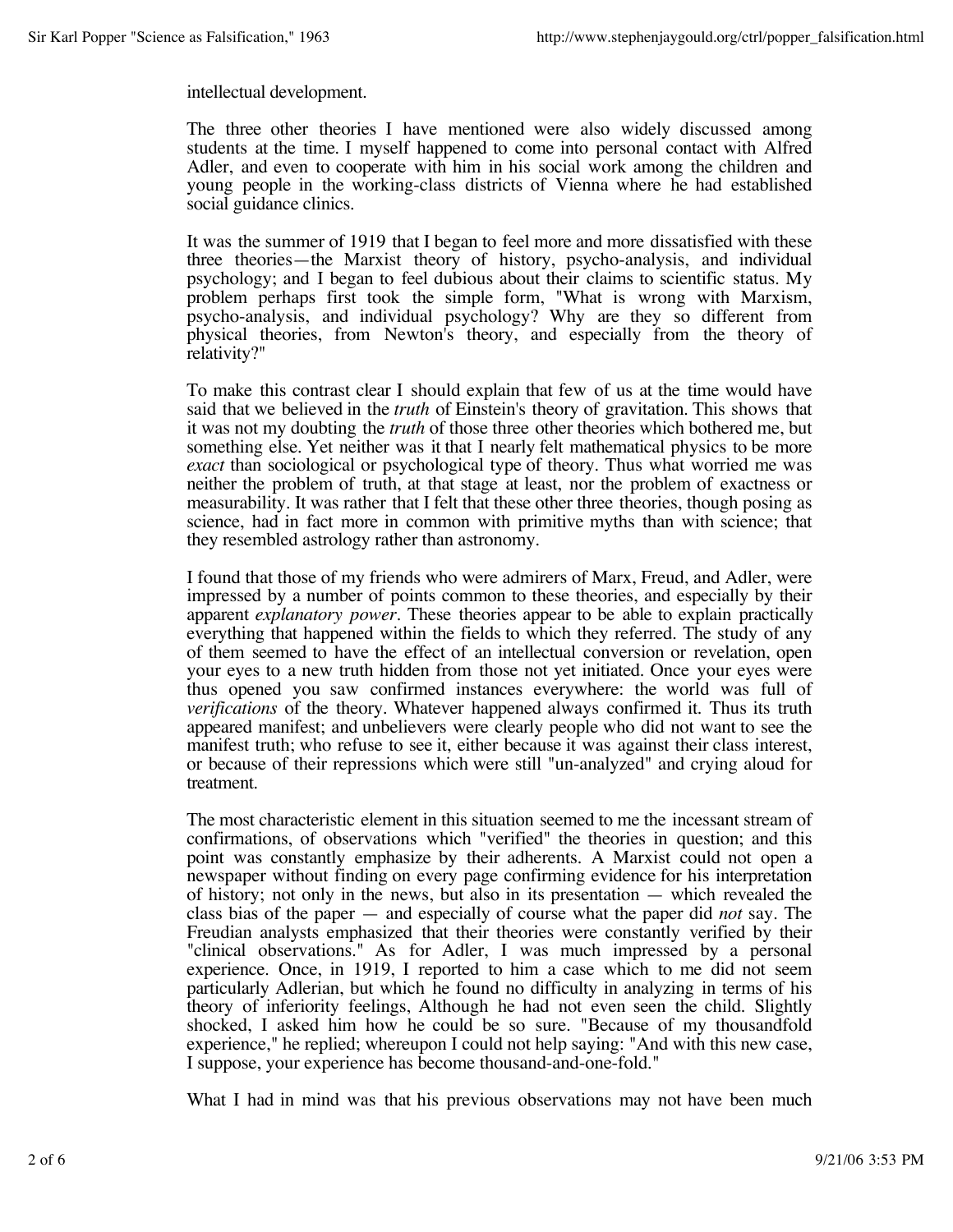sounder than this new one; that each in its turn had been interpreted in the light of "previous experience," and at the same time counted as additional confirmation. What, I asked myself, did it confirm? No more than that a case could be interpreted in the light of a theory. But this meant very little, I reflected, since every conceivable case could be interpreted in the light Adler's theory, or equally of Freud's. I may illustrate this by two very different examples of human behavior: that of a man who pushes a child into the water with the intention of drowning it; and that of a man who sacrifices his life in an attempt to save the child. Each of these two cases can be explained with equal ease in Freudian and Adlerian terms. According to Freud the first man suffered from repression (say, of some component of his Oedipus complex), while the second man had achieved sublimation. According to Adler the first man suffered from feelings of inferiority (producing perhaps the need to prove to himself that he dared to commit some crime), and so did the second man (whose need was to prove to himself that he dared to rescue the child). I could not think of any human behavior which could not be interpreted in terms of either theory. It was precisely this fact—that they always fitted, that they were always confirmed—which in the eyes of their admirers constituted the strongest argument in favor of these theories. It began to dawn on me that this apparent strength was in fact their weakness.

With Einstein's theory the situation was strikingly different. Take one typical instance — Einstein's prediction, just then confirmed by the finding of Eddington's expedition. Einstein's gravitational theory had led to the result that light must be attracted by heavy bodies (such as the sun), precisely as material bodies were attracted. As a consequence it could be calculated that light from a distant fixed star whose apparent position was close to the sun would reach the earth from such a direction that the star would seem to be slightly shifted away from the sun; or, in other words, that stars close to the sun would look as if they had moved a little away from the sun, and from one another. This is a thing which cannot normally be observed since such stars are rendered invisible in daytime by the sun's overwhelming brightness; but during an eclipse it is possible to take photographs of them. If the same constellation is photographed at night one can measure the distance on the two photographs, and check the predicted effect.

Now the impressive thing about this case is the *risk* involved in a prediction of this kind. If observation shows that the predicted effect is definitely absent, then the theory is simply refuted. The theory is *incompatible with certain possible results of observation*—in fact with results which everybody before Einstein would have expected.[1] This is quite different from the situation I have previously described, when it turned out that the theories in question were compatible with the most divergent human behavior, so that it was practically impossible to describe any human behavior that might not be claimed to be a verification of these theories.

These considerations led me in the winter of 1919-20 to conclusions which I may now reformulate as follows.

- 1. It is easy to obtain confirmations, or verifications, for nearly every theory  $-$  if we look for confirmations.
- Confirmations should count only if they are the result of *risky predictions*; that 2. is to say, if, unenlightened by the theory in question, we should have expected an event which was incompatible with the theory — an event which would have refuted the theory.
- 3. Every "good" scientific theory is a prohibition: it forbids certain things to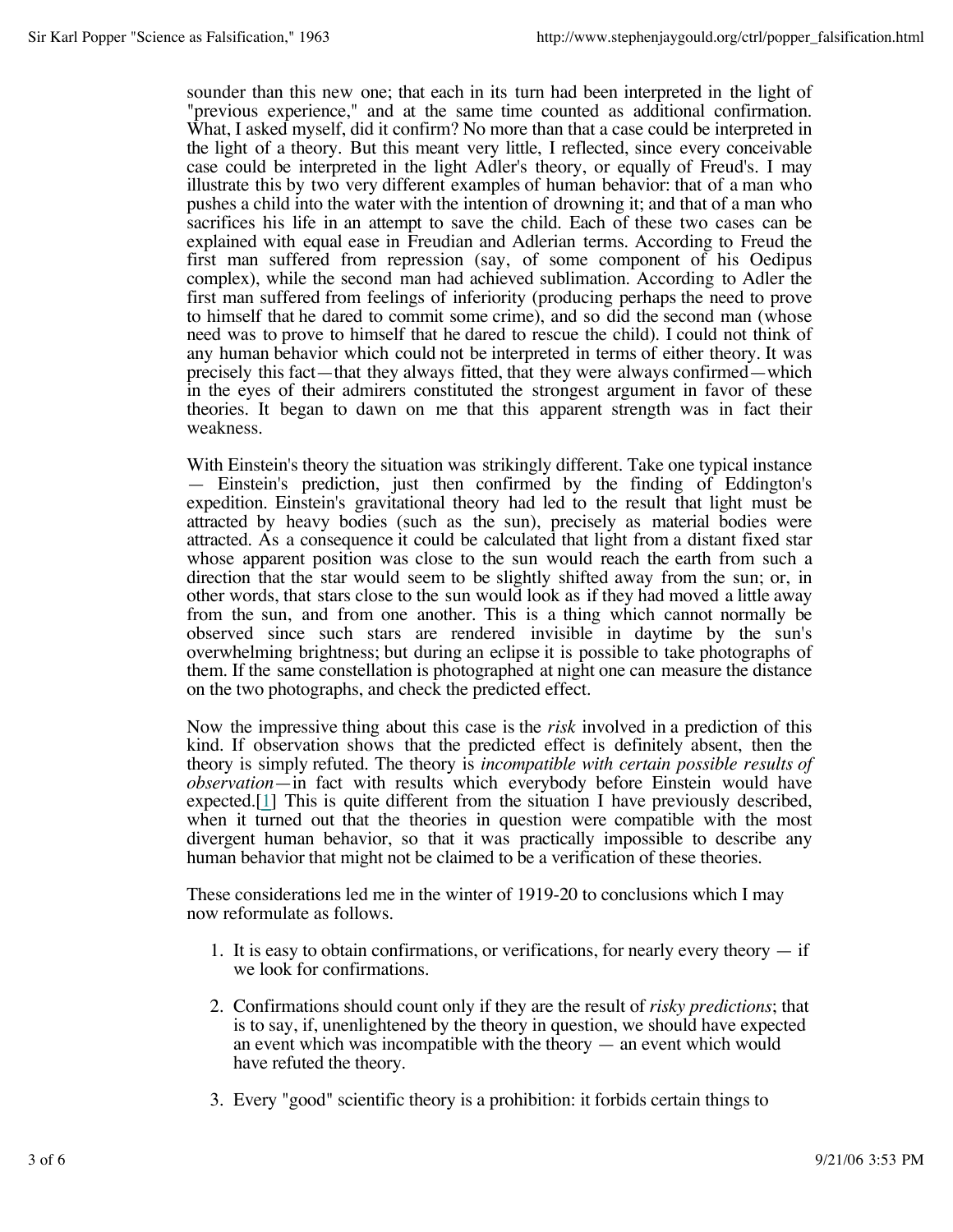happen. The more a theory forbids, the better it is.

- A theory which is not refutable by any conceivable event is non-scientific. 4. Irrefutability is not a virtue of a theory (as people often think) but a vice.
- Every genuine *test* of a theory is an attempt to falsify it, or to refute it. 5. Testability is falsifiability; but there are degrees of testability: some theories are more testable, more exposed to refutation, than others; they take, as it were, greater risks.
- Confirming evidence should not count *except when it is the result of a genuine* 6. *test of the theory*; and this means that it can be presented as a serious but unsuccessful attempt to falsify the theory. (I now speak in such cases of "corroborating evidence.")
- 7. Some genuinely testable theories, when found to be false, are still upheld by their admirers — for example by introducing *ad hoc* some auxiliary assumption, or by reinterpreting the theory *ad hoc* in such a way that it escapes refutation. Such a procedure is always possible, but it rescues the theory from refutation only at the price of destroying, or at least lowering, its scientific status. (I later described such a rescuing operation as a "*conventionalist twist*" or a "*conventionalist stratagem*.")

One can sum up all this by saying that the criterion of *the scientific status of a theory is its falsifiability*, *or refutability*, *or testability*.

## II

I may perhaps exemplify this with the help of the various theories so far mentioned. Einstein's theory of gravitation clearly satisfied the criterion of falsifiability. Even if our measuring instruments at the time did not allow us to pronounce on the results of the tests with complete assurance, there was clearly a possibility of refuting the theory.

Astrology did not pass the test. Astrologers were greatly impressed, and misled, by what they believed to be confirming evidence  $-$  so much so that they were quite unimpressed by any unfavorable evidence. Moreover, by making their interpretations and prophesies sufficiently vague they were able to explain away anything that might have been a refutation of the theory had the theory and the prophesies been more precise. In order to escape falsification they destroyed the testability of their theory. It is a typical soothsayer's trick to predict things so vaguely that the predictions can hardly fail: that they become irrefutable.

The Marxist theory of history, in spite of the serious efforts of some of its founders and followers, ultimately adopted this soothsaying practice. In some of its earlier formulations (for example in Marx's analysis of the character of the "coming social revolution") their predictions were testable, and in fact falsified.[2] Yet instead of accepting the refutations the followers of Marx re-interpreted both the theory and the evidence in order to make them agree. In this way they rescued the theory from refutation; but they did so at the price of adopting a device which made it irrefutable. They thus gave a "conventionalist twist" to the theory; and by this stratagem they destroyed its much advertised claim to scientific status.

The two psycho-analytic theories were in a different class. They were simply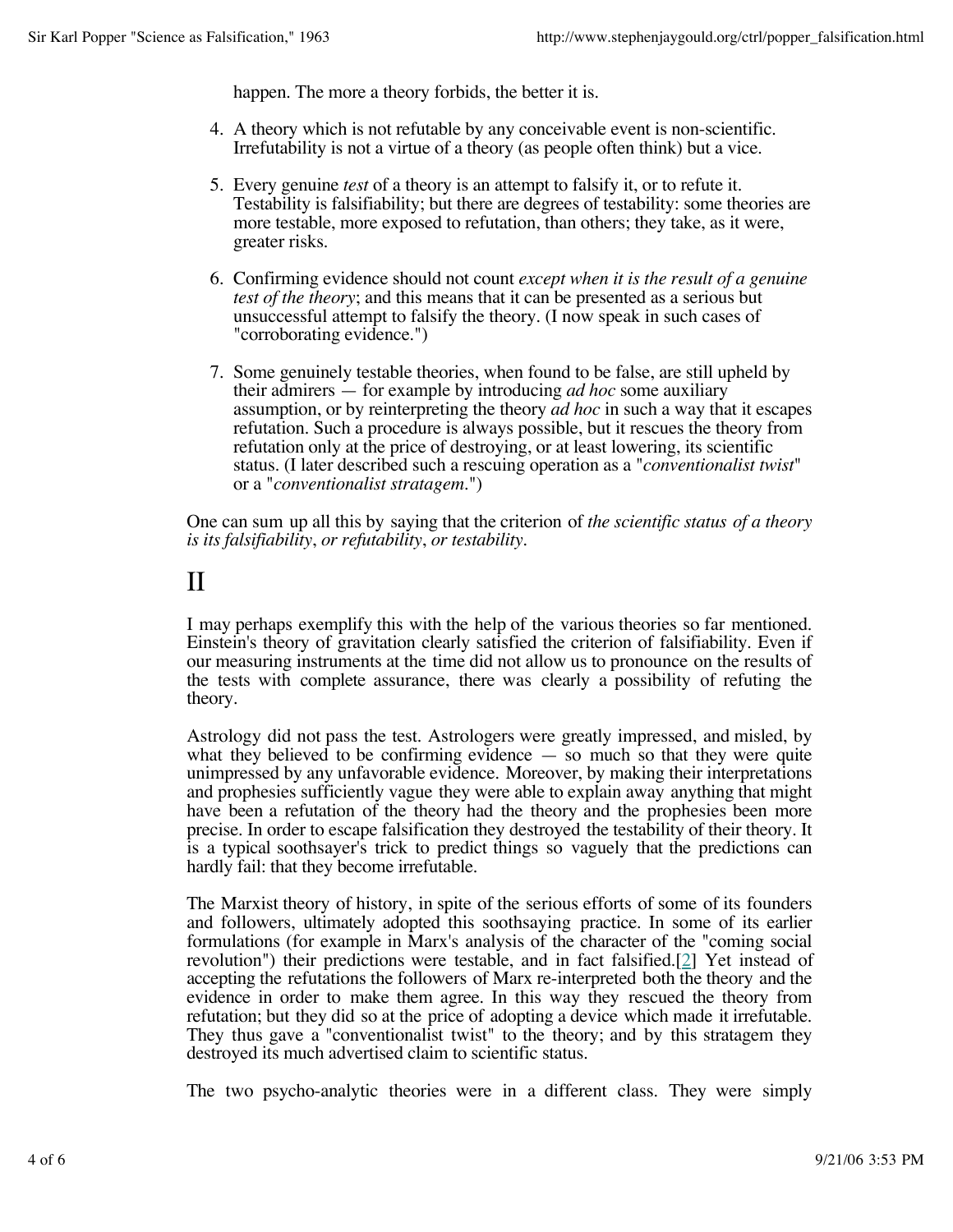non-testable, irrefutable. There was no conceivable human behavior which could contradict them. This does not mean that Freud and Adler were not seeing certain things correctly; I personally do not doubt that much of what they say is of considerable importance, and may well play its part one day in a psychological science which is testable. But it does mean that those "clinical observations" which analysts na?vely believe confirm their theory cannot do this any more than the daily confirmations which astrologers find in their practice.[3] And as for Freud's epic of the Ego, the Super-ego, and the Id, no substantially stronger claim to scientific status can be made for it than for Homer's collected stories from Olympus. These theories describe some facts, but in the manner of myths. They contain most interesting psychological suggestions, but not in a testable form.

At the same time I realized that such myths may be developed, and become testable; that historically speaking all  $-$  or very nearly all  $-$  scientific theories originate from myths, and that a myth may contain important anticipations of scientific theories. Examples are Empedocles' theory of evolution by trial and error, or Parmenides' myth of the unchanging block universe in which nothing ever happens and which, if we add another dimension, becomes Einstein's block universe (in which, too, nothing ever happens, since everything is, four-dimensionally speaking, determined and laid down from the beginning). I thus felt that if a theory is found to be non-scientific, or "metaphysical" (as we might say), it is not thereby found to be unimportant, or insignificant, or "meaningless," or "nonsensical."[4] But it cannot claim to be backed by empirical evidence in the scientific sense — although it may easily be, in some genetic sense, the "result of observation."

(There were a great many other theories of this pre-scientific or pseudo-scientific character, some of them, unfortunately, as influential as the Marxist interpretation of history; for example, the racialist interpretation of history — another of those impressive and all-explanatory theories which act upon weak minds like revelations.)

Thus the problem which I tried to solve by proposing the criterion of falsifiability was neither a problem of meaningfulness or significance, nor a problem of truth or acceptability. It was the problem of drawing a line (as well as this can be done) between the statements, or systems of statements, of the empirical sciences, and all other statements — whether they are of a religious or of a metaphysical character, or simply pseudo-scientific. Years later  $-$  it must have been in 1928 or 1929  $-$  I called this first problem of mine the "*problem of demarcation*." The criterion of falsifiability is a solution to this problem of demarcation, for it says that statements or systems of statements, in order to be ranked as scientific, must be capable of conflicting with possible, or conceivable, observations.

## Notes

1. This is a slight oversimplification, for about half of the Einstein effect may be derived from the classical theory, provided we assume a ballistic theory of light.

2.

See, for example, my *Open Society and Its Enemies*, ch. 15, section iii, and notes 13-14.

3.